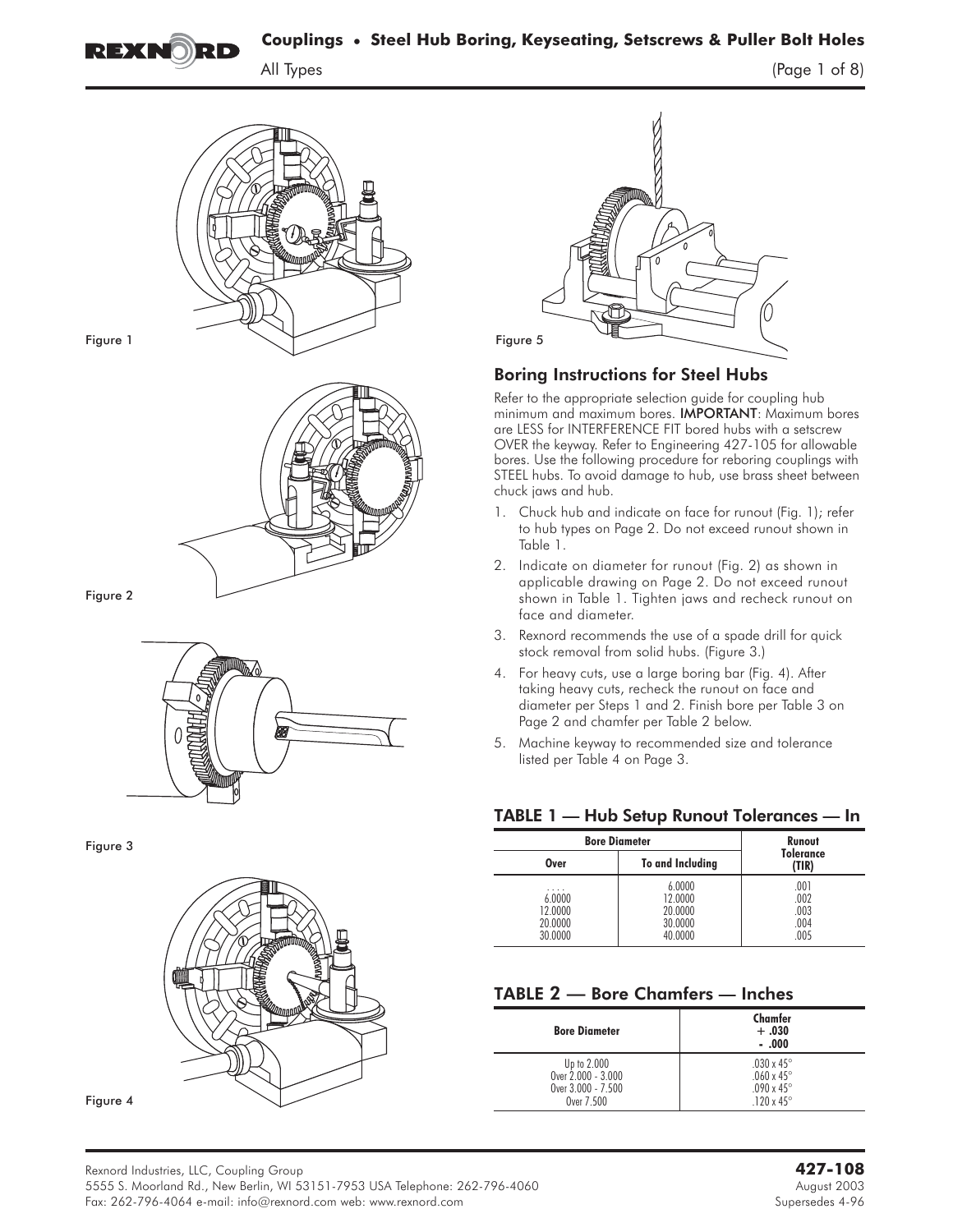$(Page 2 of 8)$ 

# Steel Hubs

# TABLE 3 — Recommended Bores for Steel Hubs — Inches

|                                                | <b>Clearance Fit</b>                           |                |                                                | Interference Fit                                                                               |                                                                                                                                                               | <b>Clearance Fit</b>                     |                |                                          | <b>Interference Fit</b> |                                      |                                      |                | Clearance Fit  Interference Fit      |                   |                                   |                                      | Interference Fit        |
|------------------------------------------------|------------------------------------------------|----------------|------------------------------------------------|------------------------------------------------------------------------------------------------|---------------------------------------------------------------------------------------------------------------------------------------------------------------|------------------------------------------|----------------|------------------------------------------|-------------------------|--------------------------------------|--------------------------------------|----------------|--------------------------------------|-------------------|-----------------------------------|--------------------------------------|-------------------------|
| Shaft<br>Dia                                   | Hub<br><b>Bore</b>                             | Clear-<br>ance | Hub<br><b>Bore</b>                             | Inter-<br>ference                                                                              | Shaft<br>Dia                                                                                                                                                  | Hub<br><b>Bore</b>                       | Clear-<br>ance | Hub<br><b>Bore</b>                       | Inter-<br>ference       | Shaft<br>Dia                         | Hub<br><b>Bore</b>                   | Clear-<br>ance | <b>Hub</b><br><b>Bore</b>            | Inter-<br>ference | Shaft<br>Dia                      | Hub<br><b>Bore</b>                   | Inter-<br>ference       |
| $+.0000$<br>$-.0005$                           | $+.0010$<br>$-.0000$                           | .0000<br>.0015 | $+.0005$<br>$-0000$                            | .0000<br>.0010                                                                                 | $+.0000$<br>$-.0010$                                                                                                                                          | $+.0015$<br>$-.0000$                     | .0000<br>.0025 | $+.0010$<br>$-.0000$                     | .0000<br>.0020          | $+.0000 +$<br>$-.0010$               | $+.0015$<br>$-0.000$                 | .0000<br>.0025 | $+.0015-.0010$<br>$ -.0000 .0035$    |                   | $+.0000$<br>$-.0010$              | $+.0015$<br>$-.0000$                 | .0015<br>.0040          |
| .5000<br>.5625<br>.6250                        | .5000<br>.5625<br>.6250                        |                | .4990<br>.5615<br>.6240                        |                                                                                                | 2.2500<br>3.3125<br>2.3750                                                                                                                                    | 2.2500<br>2.3125<br>2.3750               |                | 2.2480<br>2.3105<br>2.3730               |                         | 4.0625<br>4.1250<br>4.1875           | 4.0625<br>4.1250<br>4.1875           |                | 4.0590<br>4.1215<br>4.1840           |                   | 6.7500<br>7.0000                  | 6.7460<br>6.9960                     |                         |
| .6875                                          | .6875                                          |                | .6865                                          |                                                                                                | 2.4375                                                                                                                                                        | 2.4375                                   |                | 2.4355                                   |                         | 4.2500                               | 4.2500                               |                | 4.2465                               |                   | $+.0000$<br>$-.0010$              | $+.0020$<br>$-.0000$                 | .0020<br>.0050          |
| .7500<br>.8125<br>.8750<br>.9375               | .7500<br>.8125<br>.8750<br>.9375               |                | .7490<br>.8115<br>.8740<br>.9365               |                                                                                                | 2.5000<br>2.5625<br>2.6250<br>2.6875                                                                                                                          | 2.5000<br>2.5625<br>2.6250<br>2.6875     |                | 2.4980<br>2.5605<br>2.6230<br>2.6855     |                         | 4.3125<br>4.3750<br>4.4375<br>4.5000 | 4.3125<br>4.3750<br>4.4375<br>4.5000 |                | 4.3090<br>4.3715<br>4.4340<br>4.4965 |                   | 7.250<br>7.500<br>7.750<br>8.000  | 7.2450<br>7.4950<br>7.7450<br>7.9950 |                         |
| 1.0000<br>1.0625<br>1.1250<br>1.1875           | 1.0000<br>1.0625<br>1.1250<br>1.1875           |                | .9990<br>1.0615<br>1.1240<br>1.1865            |                                                                                                | 2.7500<br>2.8125<br>2.8750<br>2.9375                                                                                                                          | 2.7500<br>2.8125<br>2.8750<br>2.9375     |                | 2.7480<br>2.8105<br>2.8730<br>2.9355     |                         | 4.5625<br>4.6250<br>4.6875<br>4.7500 | 4.5625<br>4.6250<br>4.6875<br>4.7500 |                | 4.5590<br>4.6215<br>4.6840<br>4.7465 |                   | 8.250<br>8.500<br>8.750<br>9.000  | 8.2445<br>8.4945<br>8.7445<br>8.9945 | .0025<br>.0055          |
| 1.2500<br>1.3125<br>1.3750<br>1.4375<br>1.5000 | 1.2500<br>1.3125<br>1.3750<br>1.4375<br>1.5000 |                | 1.2490<br>1.3115<br>1.3740<br>1.4365<br>1.4990 | v                                                                                              | 3.0000<br>$+.0000$<br>$-.0010$<br>3.0625                                                                                                                      | 3.0000<br>$+.0015$<br>$-.0000$<br>3.0625 | .0000<br>.0025 | 2.9980<br>$+.0010$<br>$-.0000$<br>3.0600 | .0005<br>.0025          | 4.8125<br>4.8750<br>4.9375<br>5.0000 | 4.8125<br>4.8750<br>4.9375<br>5.0000 |                | 4.8090<br>4.8715<br>4.9340<br>4.9965 |                   | 9.250<br>9.500<br>9.750<br>10.000 | 9.2440<br>9.4940<br>9.7440<br>9.9940 | .0030<br>.0060          |
| $+.0000$<br>$-.0010$                           | $+.0010$<br>$-.0000$                           | .0000<br>.0020 | $+.0005$<br>$-0.000$                           | .0000<br>.0015                                                                                 | 3.1250<br>3.1875<br>3.2500                                                                                                                                    | 3.1250<br>3.1875<br>3.2500               |                | 3.1225<br>3.1850<br>3.2475               |                         | 5.0625<br>5.1250<br>5.1875           | 5.0625<br>5.1250<br>5.1875           |                | 5.0585<br>5.1210<br>5.1835           | .0015<br>.0040    | 10.250<br>10.500<br>10.750        | 10.2435<br>10.4935<br>10.7435        | .0035<br>.0065          |
| 1.5625<br>1.6250<br>1.6875<br>1.7500           | 1.5625<br>1.6250<br>1.6875<br>1.7500           |                | 1.5610<br>1.6235<br>1.6860<br>1.7485           |                                                                                                | 3.3125<br>3.3750<br>3.4375<br>3.5000                                                                                                                          | 3.3125<br>3.3750<br>3.4375<br>3.5000     |                | 3.3100<br>3.3725<br>3.4350<br>3.4975     |                         | 5.2500<br>5.3125<br>5.3750           | 5.2500<br>5.3125<br>5.3750           |                | 5.2460<br>5.3085<br>5.3710           |                   | 11.000<br>11.250<br>11.500        | 10.9935<br>11.2430<br>11.4930        | .0040<br>.0070          |
| 1.8125                                         | 1.8125                                         |                | 1.8110                                         |                                                                                                | 3.5625                                                                                                                                                        | 3.5625                                   |                | 3.5600                                   |                         | 5.4375<br>5.5000                     | 5.4375<br>5.5000                     |                | 5.4335<br>5.4960                     |                   | 11.750<br>12.000                  | 11.7430<br>11.9930                   |                         |
| 1.8750<br>1.9375<br>2.0000                     | 1.8750<br>1.9375<br>2.0000                     |                | 1.8735<br>1.9360<br>1.9985                     |                                                                                                | 3.6250<br>3.6875<br>3.7500                                                                                                                                    | 3.6250<br>3.6875<br>3.7500               |                | 3.6225<br>3.6850<br>3.7475               |                         | 5.5625<br>5.6250<br>5.6875           | 5.5625<br>5.6250<br>5.6875           |                | 5.5585<br>5.6210<br>5.6835           |                   | 12.500<br>13.000                  | 12.4925<br>12.9925                   | .0045<br>.0075          |
| $+.0000$<br>$-.0010$                           | $+.0015$<br>$-.0000$                           | .0000<br>.0025 | $+.0005$<br>$-.0000$                           | .0000<br>.0015                                                                                 | 3.8125<br>3.8750                                                                                                                                              | 3.8125<br>3.8750                         |                | 3.8100<br>3.8725                         |                         | 57500                                | 5.7500                               |                | 5.7460                               |                   | 13.500<br>14.000                  | 13.4920<br>13.9920                   | .0050<br>.0080          |
| 2.0625<br>2.1250<br>2.1875                     | 2.0625<br>2.1250<br>2.1875                     |                | 2.0610<br>2.1235<br>2.1860                     |                                                                                                | 3.9375<br>4.0000                                                                                                                                              | 3.9375<br>4.0000                         |                | 3.9350<br>3.9975                         |                         | 5.8125<br>5.8750<br>5.9375<br>6.0000 | 5.8125<br>5.8750<br>5.9375<br>6.0000 |                | 5.8085<br>5.8710<br>5.9335<br>5.9960 |                   | 14.500<br>15.000<br>$+.000$       | 14.4915<br>14.9915<br>$+.0025$       | .0055<br>.0085<br>.0055 |
|                                                |                                                |                |                                                | $+.0025$ , $-.0000$ for over 17" to 20" dia. incl.                                             | $\star$ For shaft diameters larger than 17.000", use an average interference fit of 0005" per<br>inch of shaft diameter within the following bore tolerances: |                                          |                |                                          |                         | 6.2500<br>6.5000                     | 6.2500<br>6.5000                     |                | 6.2460<br>6.4960                     |                   | $-.001$<br>15.500<br>16.000       | $-.0000$<br>15.4910<br>15.9910       | .0090                   |
|                                                |                                                |                |                                                | $+.003$ , $-.000$ for over 20" to 30" dia. incl.<br>+.004,-.000 for over 30" to 40" dia. incl. | Tolerances and fits comply with, or are within, AGMA 9002-A86 standard (Class 1                                                                               |                                          |                |                                          |                         |                                      |                                      |                |                                      |                   | 16.500<br>17.000<br>★             | 16.4905<br>16.9905                   | .0060<br>.0095          |

with, or are within, AGMA 9002-A86 standard (Class 1 Iolerances and<br>clearance fit.).

# DATUM SURFACES & SETSCREW LOCATIONS



Rexnord Industries, LLC, Coupling Group<br>August 2003 5555 S. Moorland Rd., New Berlin, WI 53151-7953 USA Telephone: 262-796-4060 Supersedes 4-96 Fax: 262-796-4064 e-mail: info@rexnord.com web: www.rexnord.com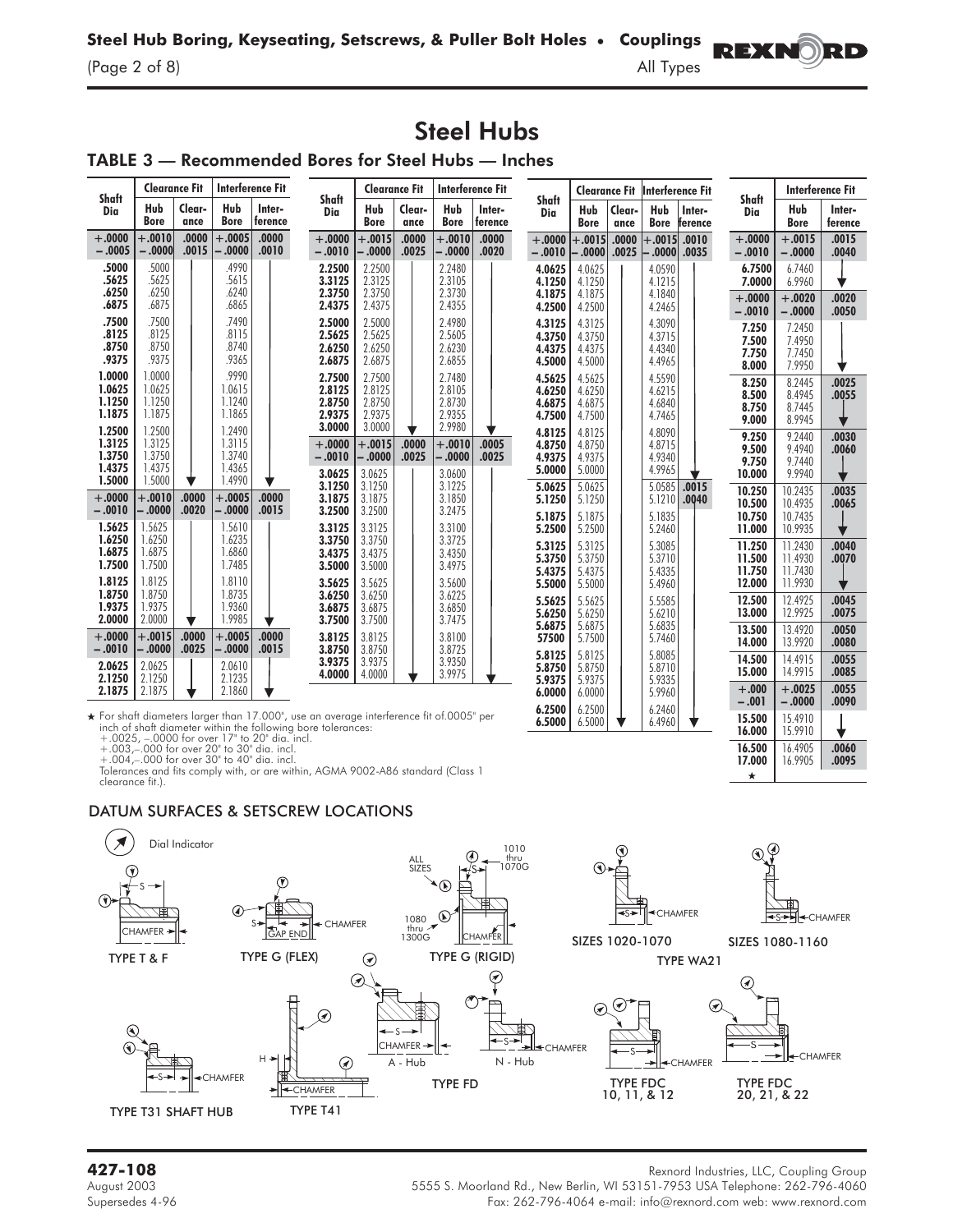- NOTE: See right hand column for proper keyway location for FD Disc Coupling with type "N" hubs and FDC disc coupling hubs.
- 6. If a setscrew is required, drill and tap over keyway (Fig. 4) per Tables 5, 6, 7, 8, and 9 on Pages 3, 4, and 5. Do not chamfer setscrew hole, deburr with a file.
- 7. For optional puller bolt holes, for all types of couplings, see Tables 10 thru 19 on Pages 6 thru 8.

#### TABLE **4** — Recommended Keyways for Hubs with One Keyway — Inches

|        | <b>Nominal Bore</b> | Keyway Size ★        | Width             |
|--------|---------------------|----------------------|-------------------|
| Over   | Thru                | <b>Width x Depth</b> | Tolerance †       |
| .4375  | .5625               | .125 x .062          | $+.0020-.0000$    |
| .5625  | .875                | $.1875 \times .094$  | $+.0020-.0000$    |
| .875   | 1.250               | $.250 \times .125$   | $+.0020-.0000$    |
| 1.250  | 1.375               | $.3125 \times .156$  | $+.0020-.0000$    |
| 1.375  | 1.750               | $.375 \times .188$   | $+.0025-.0000$    |
| 1.750  | 2.250               | $.500 \times .250$   | $+.0025-.0000$    |
| 2.250  | 2.750               | $.625 \times .312$   | $+.0030-.0000$    |
| 2.750  | 3.250               | .750 x .375          | $+.0030-.0000$    |
| 3.250  | 3.750               | $.875 \times .438$   | $+ .0030 - .0000$ |
| 3.750  | 4.500               | $1.000 \times .500$  | $+.0030-.0000$    |
| 4.500  | 5.500               | 1.250 x .625         | $+.0035-.0000$    |
| 5.500  | 6.500               | $1.500 \times 750$   | $+.0035-.0000$    |
| 6.500  | 7.500               | 1.750 x .750         | $+.0040-.0000$    |
| 7.500  | 9.000               | 2.000 x .750         | $+.0040-.0000$    |
| 9.000  | 11.000              | 2.500 x 875          | $+.0045-.0000$    |
| 11.000 | 13.000              | $3.000 \times 1.000$ | $+.0045-.0000$    |
| 13.000 | 15.000              | 3.500 x 1.250        | $+.0050-.0000$    |
| 15.000 | 18.000              | 4.000 x 1.500        | $+.0050-.0000$    |

- One square key for bore diameters thru 6.500"; one rectangular key for bore diameters over 6.500".

 $\dagger$  Depth tolerance:  $+.010$ " to  $+.020$ ".

|                                                                                     |                                  | <b>Millimeters</b>                                               |                                       | Inch                                                             |
|-------------------------------------------------------------------------------------|----------------------------------|------------------------------------------------------------------|---------------------------------------|------------------------------------------------------------------|
| FD08N                                                                               | <b>Drill</b>                     | <b>Tap Size-6H</b>                                               | <b>Drill</b>                          | <b>Tap Size UNC</b>                                              |
| O<br>O                                                                              | 4.2<br>5.0<br>6.8<br>8.5<br>10.2 | M5 x 0.8<br>M6x1<br>M8 x 1.25<br>M10 x 1.25<br>$M12 \times 1.75$ | .1094<br>#29<br>#25<br>#7             | $#6-32$<br>$#8-32$<br>$#10-24$<br>$.250 - 20$<br>$.3125 - 18$    |
| LOCATION OF KEYWAYS, RELATIVE TO BOLT AN<br>CLEARANCE HOLES FOR TYPE FDC DISC COUPL |                                  |                                                                  | .3125<br>U<br>.4219<br>.5312<br>.6562 | $.375 - 16$<br>.4375-14<br>$.500 - 13$<br>$.625 - 11$<br>.750-10 |
| Œ                                                                                   |                                  |                                                                  | .7656<br>.875<br>.9844<br>1.1094      | $.875 - 9$<br>$1.000 - 8$<br>1.125-7<br>1.250-7                  |
| Sizes 162 thru 500FDC<br>Size 112FDC                                                |                                  |                                                                  | 1.3438<br>1.7812                      | $1.500 - 6$<br>$2.000 - 4.5$                                     |

# TABLE 5 — Drill & Tap Size

#### **VARIOUS SETSCREW LOCATIONS** (VIEWED FROM GAP END OF HUB)  $\overline{N}$ ANGIF TOI FRANCE  $+5^{\circ}$ ANGLE TOLERANCE ±5°



 $\mathcal{F}$   $\mathcal{F}$   $\mathcal{F}$   $\mathcal{F}$   $\mathcal{F}$   $\mathcal{F}$   $\mathcal{F}$   $\mathcal{F}$   $\mathcal{F}$   $\mathcal{F}$   $\mathcal{F}$   $\mathcal{F}$   $\mathcal{F}$   $\mathcal{F}$   $\mathcal{F}$   $\mathcal{F}$   $\mathcal{F}$   $\mathcal{F}$   $\mathcal{F}$   $\mathcal{F}$   $\mathcal{F}$   $\mathcal{F}$   $\mathcal{F}$   $\mathcal{F}$   $\mathcal{$ 

#### STANDARD LOCATION OF KEYWAYS, RELATIVE TO THE FLANGE HOLES, FOR TYPE FD DISC COUPLINGS WITH **TYPE N HUBS** TYPE N HUBS



# LOCATION OF KEYWAYS, RELATIVE TO BOLT AND<br>CLEARANCE HOLES FOR TYPE FDC DISC COUPLING HUBS



*Note*: Setscrews or keyways must not fall under fitted bolt holes or large clearance holes (shaded). No special keyway location required if furnished without setscrew.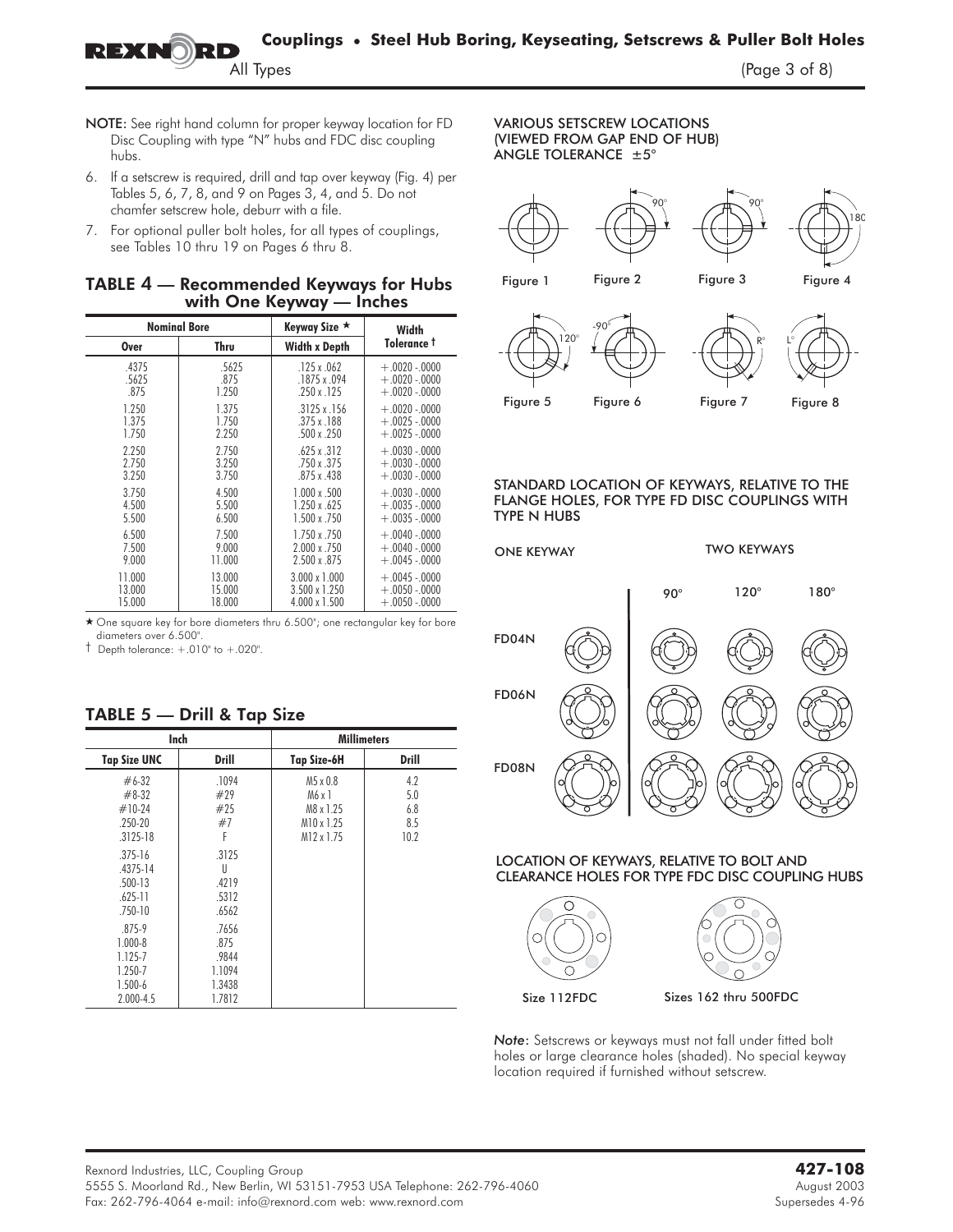**Steel Hub Boring, Keyseating, Setscrews, & Puller Bolt Holes** • **Couplings REXNO)** RD



"C" HUBS - SETSCREWS OR KEYWAYS WITH SETSCREWS MUST NOT FALL UNDER FITTED BOLT HOLES"<br>OR LARGE CLEARANCE HOLES. NO SPECIAL KEYWAY LOCATION REQUIRED IF<br>FURNISHED WITHOUT SETSCREW.



"N" HUBS - NO KEYWAYS PERMITTED UNDER LARGE CLEARANCE HOLES (UNDER SCALLOPS).



"A" HUBS - NO SPECIAL KEYWAY LOCATION REQUIRED

#### TABLE 6 — Type FDG/FDP Setscrew Location & Size — Millimeter (Inch) (See Figures Above)

| <b>COUPLING</b>                                                     | C Hub                                                                         |                                                                     | A HUB                                                                                        |                                                                 | <b>N HUB</b>                                                                       |                                                                    |                                                                                    | <b>Standard Metric Setscrew</b>                                                                              |                                                                |                                                                                                | <b>Optional Inch Setscrew</b>                                                                                                                                                  |                                                          |
|---------------------------------------------------------------------|-------------------------------------------------------------------------------|---------------------------------------------------------------------|----------------------------------------------------------------------------------------------|-----------------------------------------------------------------|------------------------------------------------------------------------------------|--------------------------------------------------------------------|------------------------------------------------------------------------------------|--------------------------------------------------------------------------------------------------------------|----------------------------------------------------------------|------------------------------------------------------------------------------------------------|--------------------------------------------------------------------------------------------------------------------------------------------------------------------------------|----------------------------------------------------------|
| <b>SIZE</b>                                                         | $mm$ (in)                                                                     | mm (in)                                                             | mm (in)                                                                                      | $mm$ (in)                                                       | S<br>mm (in)                                                                       | mm (in)                                                            | Tap Size - 6H<br>mm                                                                | <b>Setscrew Size</b><br>mm                                                                                   | Part<br>Number                                                 | <b>Tap Size</b><br>(UNC-2B)                                                                    | <b>Setscrew Size</b><br>Inch                                                                                                                                                   | Part<br>Number                                           |
| 20FDG<br>30FDG<br>40FDG<br>50FDG<br>60FDG                           | 45 (1.77)<br>46 (1.81)<br>56 (2.20)<br>68 (2.68)<br>85(3.35)                  | 5(0.20)<br>5(0.20)<br>6(0.24)<br>6(0.24)<br>8(0.31)                 | 35 (1.38)<br>.38 <sup>°</sup><br>35(<br>1.50<br>38 <sup>2</sup><br>1.89<br>48 (<br>54 (2.13) | 5(0.20)<br>5(0.20)<br>6(0.24)<br>6(0.24)<br>8(0.31)             | 35 (1.38)<br>35(<br>(1.38)<br>1.50<br>38 <sup>′</sup><br>1.89<br>48 (<br>54 (2.13) | 5(0.20)<br>5(0.20)<br>6(0.24)<br>6(0.24)<br>8(0.31)                | M5 x 0,8<br>M5 x 0,8<br>M6 x 1,0<br>M6 x 1,0<br>M8 x 1,25                          | $M5 \times 5$ mm<br>$M5 \times 5$ mm<br>M6 x 6mm<br>M6 x 6mm<br>M8 x 8mm                                     | 2915656<br>2915656<br>2915657<br>2915657<br>2915658            | $#10-24$<br>$#10-24$<br>0.250-20<br>$0.250 - 20$<br>$0.3125 - 18$                              | $\#$ 10-24 x 0.188<br>$\#$ 10-24 x 0.188<br>$0.250 - 20 \times 0.25$<br>$0.250 - 20 \times 0.25$<br>$0.3125 - 18 \times 0.312$                                                 | 908583<br>908583<br>908501<br>908501<br>908535           |
| 70FDG<br>80FDG<br>90FDG<br><b>100FDG</b><br>110FDG                  | 95 (3.74)<br>84(3.31)<br>93 (3.66)<br>104(409)<br>111(4.37)                   | 8(0.31)<br>8(0.31)<br>10(0.39)<br>10(0.39)<br>12(0.47)              | 79(3.11)<br>84 (3.31)<br>93 (3.66)<br>104 (4 09)<br>111 (4.37)                               | 8(0.31)<br>8(0.31)<br>10 (0.39)<br>10(0.39)<br>12 (0.47)        | 79(3.11)<br>84 (3.31)<br>93 (3.66)<br>104 (4 09)<br>111 (4.37)                     | 8(0.31)<br>8(0.31)<br>10(0.39)<br>10(0.39)<br>12(0.47)             | M8 x 1.25<br>M8 x 1,25<br>M10 x 1.5<br>$M10 \times 1.5$<br>M12 x 1,75              | $M8 \times 8$ mm<br>$M8 \times 8$ mm<br>$M10 \times 10$ mm<br>$M10 \times 10$ mm<br>$M12 \times 12$ mm       | 2915658<br>2915658<br>2917103<br>2917103<br>2917104            | $0.3125 - 18$<br>$0.3125 - 18$<br>$0.375 - 16$<br>$0.375 - 16$<br>$0.500 - 13$                 | $0.3125 - 18 \times 0.375$<br>$0.3125 - 18 \times 0.375$<br>$0.375 - 16 \times 0.4375$<br>$0.375 - 16 \times 0.500$<br>$0.500 - 13 \times 0.375$                               | 908536<br>908536<br>908594<br>908509<br>908515           |
| 20FDP<br>30FDP<br>40FDP<br>50FDP<br>60FDP                           | 42 (1.65)<br>(1.73)<br>44<br>53 (2.09)<br>64 (2.52)<br>81(3.19)               | 5(0.20)<br>5(0.20)<br>6(0.24)<br>6(0.24)<br>8(0.31)                 | 35 (1.38)<br>35(<br>.38'<br>.50 <sup>′</sup><br>38(1)<br>.89<br>48 (1<br>54(2.13)            | 5(0.20)<br>5(0.20)<br>6(0.24)<br>6(0.24)<br>8(0.31)             | 35 (1.38)<br>35(<br>.38)<br>38 (1.50)<br>48 (1.89)<br>54 (2.13)                    | 5(0.20)<br>5(0.20)<br>6(0.24)<br>6(0.24)<br>8(0.31)                | M5 x 0.8<br>M5 x 0.8<br>M6 x 1,0<br>M6 x 1,0<br>M8 x 1,25                          | $M5 \times 5$ mm<br>$M5 \times 5$ mm<br>M6 x 6mm<br>M6 x 6mm<br>M8 x 8mm                                     | 2915656<br>2915656<br>2915657<br>2915657<br>2915658            | $#10-24$<br>$#10-24$<br>$0.250 - 20$<br>$0.250 - 20$<br>$0.3125 - 18$                          | $\#$ 10-24 x 0.188<br>$\#$ 10-24 x 0.188<br>$0.250 - 20 \times 0.25$<br>$0.250 - 20 \times 0.25$<br>$0.3125 - 18 \times 0.312$                                                 | 908583<br>908583<br>908501<br>908501<br>908535           |
| 70FDP<br>85FDP<br>95FDP<br><b>105FDP</b><br>115FDP<br><b>125FDP</b> | 90 (3.54)<br>96 (3.78)<br>110(4.33)<br>120 (4.72)<br>128 (5.04)<br>132 (5.20) | 8(0.31)<br>8(0.31)<br>10(0.39)<br>10(0.39)<br>12(0.47)<br>16 (0.63) | 79 (3.11)<br>79 (3.11)<br>90(3.54)<br>105(4.13)<br>116 (4.57)<br>128 (5.04)                  | 8(0.31)<br>8(0.31)<br>10(0.39)<br>10(.39)<br>12(.47)<br>16(.63) | 79(3.11)<br>79 (3.11)<br>90(3.54)<br>105(4.13)<br>116 (4.57)<br>128 (5.04)         | 8(0.31)<br>8(0.31)<br>10(0.39)<br>10(0.39)<br>12(0.47)<br>16(0.63) | M8 x 1,25<br>M8 x 1.25<br>M10 x 1.5<br>$M10 \times 1.5$<br>M12 x 1,75<br>M16 x 2,0 | $M8 \times 8$ mm<br>M8 x 8mm<br>$M10 \times 10$ mm<br>$M10 \times 10$ mm<br>$M12 \times 12$ mm<br>M16 x 16mm | 2915658<br>2915658<br>2917103<br>2917103<br>2917104<br>2918694 | $0.3125 - 18$<br>$0.3125 - 18$<br>$0.375 - 16$<br>$0.375 - 16$<br>$0.500 - 13$<br>$0.625 - 11$ | $0.3125 - 18 \times 0.375$<br>$0.3125 - 18 \times 0.375$<br>$0.375 - 16 \times 0.4375$<br>$0.375 - 16 \times 0.4375$<br>$0.500 - 13 \times 0.375$<br>$0.625 - 11 \times 0.500$ | 908536<br>908536<br>908594<br>908594<br>908515<br>908584 |

Rexnord Industries, LLC, Coupling Group<br>August 2003 5555 S. Moorland Rd., New Berlin, WI 53151-7953 USA Telephone: 262-796-4060 Supersedes 4-96 Fax: 262-796-4064 e-mail: info@rexnord.com web: www.rexnord.com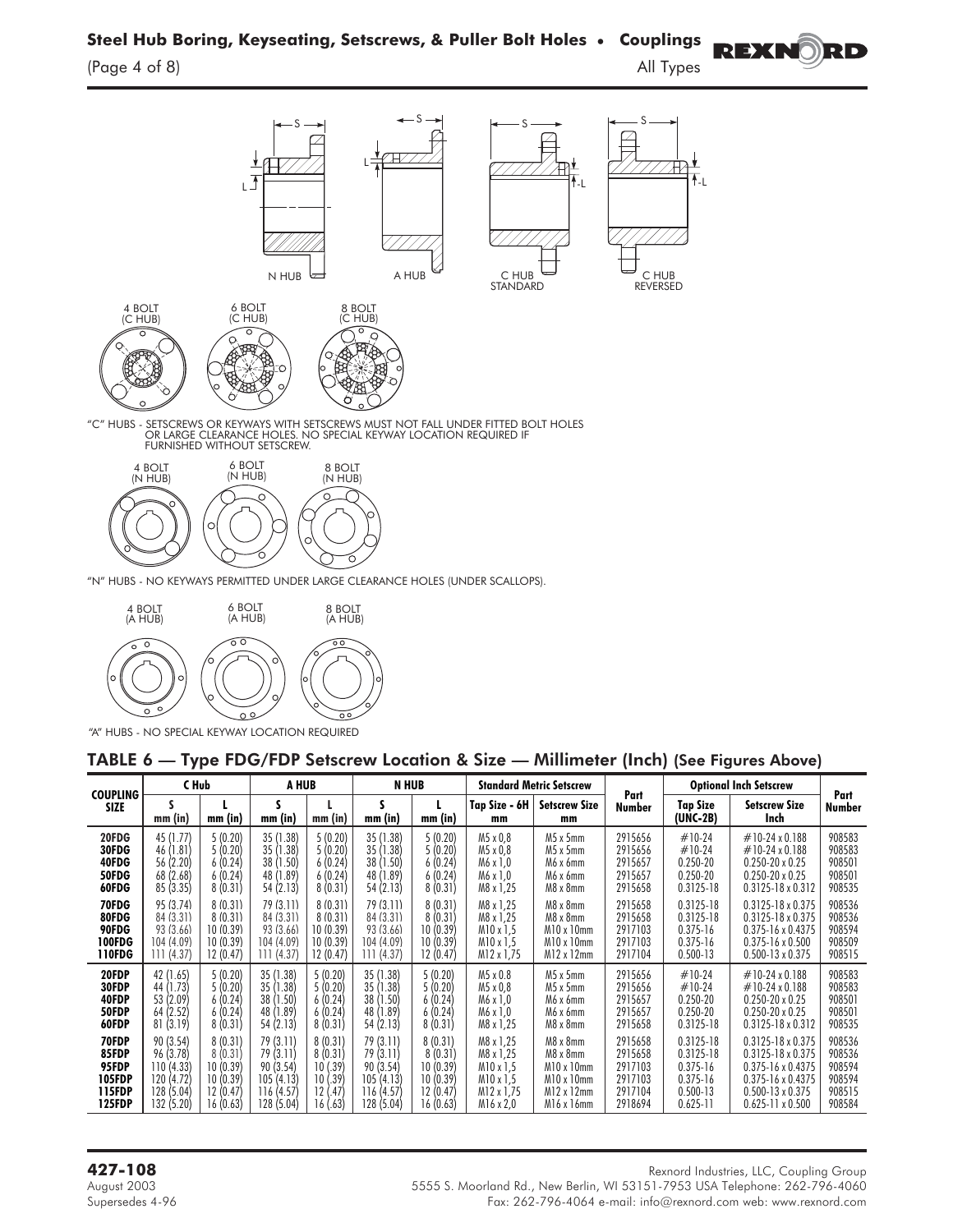$(Page 5 of 8)$ 

| TABLE 7 - Types T, F & WA Setscrew Location & Size - Inches (See Figures on Pages 2 & 3) |  |  |  |  |  |  |
|------------------------------------------------------------------------------------------|--|--|--|--|--|--|
|------------------------------------------------------------------------------------------|--|--|--|--|--|--|

|                                         |                              | T Hubs                                                                                |                              | T31 & T35 Shaft Hubs t                                                                  |                          | T41 Hubs                                                                        | F Hubs                              |                                   |                                                                                                              | WA21 Hubs                                                 |                           |                                                                            |
|-----------------------------------------|------------------------------|---------------------------------------------------------------------------------------|------------------------------|-----------------------------------------------------------------------------------------|--------------------------|---------------------------------------------------------------------------------|-------------------------------------|-----------------------------------|--------------------------------------------------------------------------------------------------------------|-----------------------------------------------------------|---------------------------|----------------------------------------------------------------------------|
| <b>SIZE</b>                             | s t                          | Setscrew <sup>#</sup>                                                                 | s t                          | Setscrew <sup>#</sup>                                                                   | Нt                       | Setscrew <sup>#</sup>                                                           | Size                                | s t                               | Setscrew <sup>#</sup>                                                                                        | <b>Size</b>                                               | s t                       | Setscrew <sup>#</sup>                                                      |
| <b>1020T</b><br>1030T<br>1040T<br>1050T | .54<br>.54<br>1.58<br>. 76   | $\#8-32 \times 125$ ★<br>$.250 - 20x$ . 188<br>$.250 - 20x$ . 188<br>$.250 - 20x.188$ | 0.08<br>1.24<br>0.08<br>.60  | $.250 - 20x$ . 188<br>$.250 - 20x$ . 188<br>$.375 - 16 \times .250$<br>$.375 - 16x.250$ | .22<br>.22<br>22<br>22   | 250-20 x 188<br>250-20 x 188<br>250-20 x 188<br>250-20 x 188                    | 3F<br>4F<br>5F<br>6F                | 112<br>.38<br>.38<br>.38          | $.250 - 20x$ . 188<br>$.250 - 20x$ . 188<br>$.250 - 20x$ . 188<br>$.375 - 16x$ .250                          | <b>1020WA</b><br><b>1030WA</b><br>1040WA<br><b>1050WA</b> | .78<br>.00<br>1.03<br>.31 | 250-20 x 375<br>250-20 x 375<br>.250-20 x .312<br>$.3125 - 18 \times .438$ |
| 1060T<br>1070T<br><b>1080T</b><br>1090T | 2.06<br>2.12<br>2.54<br>2.82 | $.375 - 16x.250$<br>$.375 - 16x.250$<br>$.375 - 16x.250$<br>$.375 - 16x.250$          | 1.70<br>1.84<br>1.96<br>2.24 | $.375 - 16x.250$<br>$.375 - 16x.250$<br>$.375 - 16 \times .250$<br>$.375 - 16x.250$     | .32<br>.32<br>.32<br>.32 | $.375 - 16x.250$<br>.375-16 x .250<br>$.375 - 16 \times .250$<br>.375-16 x .250 | 7F<br>8F<br>9F<br><b>10F</b><br>11F | .38<br>.82<br>.82<br>2.24<br>2.24 | $.375 - 16 \times .250$<br>$.375 - 16x.312$<br>$.375 - 16x.312$<br>$.500 - 13 \times .375$<br>.500-13 x .500 | 1060WA<br><b>1070WA</b><br>1080WA<br>1090WA               | .48<br>.62<br>.62<br>.62  | $.375 - 16x.375$<br>$.375 - 16x.500$<br>.500-13 x .625<br>.625-11 x .500   |

- Manufacturing Option: Drill .2188 dia. counterbore to depth for a minimum of .25 thread length.

 $\dagger$  Tolerance  $\pm$  .030".

‡ For UNC-2B tapped hole.

| TABLE 8 - Type FD & G Setscrew Location & Size - Inches (See Figures on Pages 2 & 3) |  |  |  |  |
|--------------------------------------------------------------------------------------|--|--|--|--|
|                                                                                      |  |  |  |  |

|                                                                             | FD - A Hubs $\star$                              |                                                                                                                            |                                                     | FD - N Hubs $\star$                  |                                                                                                                |                                      | G Hubs $\star$                    |                                      |                                                                                                                       |  |  |  |
|-----------------------------------------------------------------------------|--------------------------------------------------|----------------------------------------------------------------------------------------------------------------------------|-----------------------------------------------------|--------------------------------------|----------------------------------------------------------------------------------------------------------------|--------------------------------------|-----------------------------------|--------------------------------------|-----------------------------------------------------------------------------------------------------------------------|--|--|--|
|                                                                             |                                                  |                                                                                                                            |                                                     |                                      |                                                                                                                |                                      | <b>Flex</b>                       | <b>Rigid</b>                         | Setscrew <sup>#</sup>                                                                                                 |  |  |  |
| <b>SIZE</b>                                                                 | s t                                              | Setscrew <sup>#</sup>                                                                                                      | Size                                                | s t                                  | Setscrew <sup>#</sup>                                                                                          | <b>Size</b>                          | s t                               | s t                                  |                                                                                                                       |  |  |  |
| $\cdots$<br>$\sim$ $\sim$ $\sim$<br>$\cdots$<br><b>85FD</b><br><b>190FD</b> | $\cdots$<br>$\cdots$<br>$\cdots$<br>2.00<br>2.25 | $\cdots$<br>$\cdots$<br>$\cdots$<br>$.375 - 16x.375$<br>.500-13 x .500                                                     | 8FD<br><b>23FD</b><br>43FD<br><b>85FD</b><br>190FD  | 1.12<br>.25<br>.50<br>. . 62<br>2.00 | $.250 - 20x$ . 188<br>$.250 - 20x$ . 188<br>$.375 - 16x.250$<br>$.375 - 16x.250$<br>$.375 - 16x.250$           | 1010<br>1015<br>1020<br>1025<br>1030 | .26<br>.38<br>.50<br>.50<br>.50   | 1.00<br>1.50<br>1.76<br>2.00<br>2.00 | $.250 - 20 \times .312$<br>$.375 - 16x.375$<br>$.500 - 13 \times .500$<br>.500-13 x .625<br>.500-13 x .750            |  |  |  |
| 340FD<br>625FD<br>1080FD<br>1700FD<br><b>2500FD</b>                         | 2.75<br>3.00<br>3.75<br>4.25<br>4.00             | $.500 - 13 \times .500$<br>$.625 - 11 \times .500$<br>$.625 - 11 \times .500$<br>$.625 - 11 \times .625$<br>.625-11 x .500 | 340FD<br>625FD<br>1080FD<br>1700FD<br><b>2500FD</b> | 2.38<br>2.62<br>3.00<br>3.50<br>4.00 | $.375 - 16x.250$<br>$.375 - 16x.250$<br>$.375 - 16x.250$<br>$.500 - 13 \times .375$<br>$.625 - 11 \times .500$ | 1035<br>1040<br>1045<br>1050<br>1055 | .62<br>.76<br>.76<br>1.00<br>1.00 | 2.50<br>2.82<br>3.00<br>3.50<br>3.50 | $.500 - 13 \times .750$<br>.625-11 x 1.000<br>$.625 - 11 \times 1.000$<br>$.625 - 11 \times 1.000$<br>.750-10 x 1.250 |  |  |  |
| 3160FD<br>4630FD<br>6470FD<br>8770FD                                        | 4.75<br>5.50<br>5.50<br>6.25                     | $.625 - 11 \times .625$<br>$.625 - 11 \times .625$<br>$.750 - 10 \times .750$<br>.750-10 x .750                            | 3160FD<br>4630FD<br>6470FD<br>8770FD                | 4.75<br>5.50<br>5.75<br>6.50         | $.625 - 11 \times .500$<br>$.625 - 11 \times .500$<br>$.625 - 11 \times .625$<br>$.625 - 11 \times .625$       | 1060<br>1070                         | 1.26<br>1.38                      | 4.00<br>4.50                         | $.875 - 9 \times 1.250$<br>$.875 - 9 \times 1.250$                                                                    |  |  |  |

- Couplings are normally furnished with an interference fit, unless otherwise specified. Maximum bores are LESS for INTERFERENCE FIT bored hubs with a set screw OVER the keyway. Refer to Engineering 427-105 for allowable bores.

 $\dagger$  Tolerance  $\pm$  .030".

‡ For UNC-2B taped hole.

# TABLE 9 — Type FDC Setscrew Location & Size — Inches (See Figures on Pages 2 & 3)

|             |                   | Dimension S <sup>t</sup> (Inch) | Setscrew - Inch $\star$ ‡ |                               |  |
|-------------|-------------------|---------------------------------|---------------------------|-------------------------------|--|
| <b>SIZE</b> | Types 10, 11 & 12 | Types 20, 21 & 22               |                           | Setscrew - MM $\star \bullet$ |  |
| 112         | .20               | 1.48                            | $10-24 \times 188$        | M5 x 5                        |  |
| 162         | 1.32              | 1.73                            | $10-24x.188$              | M5 x 5                        |  |
| 187         | 1.46              | 1.87                            | $.250 - 20x.250$          | M6 x 6                        |  |
| 225         | 1.65              | 2.06                            | $.250 - 20x.250$          | M6 x 6                        |  |
| 262         | 2.05              | 2.58                            | $.312 - 18x.312$          | $M8 \times 8$                 |  |
| 300         | 2.44              | 3.03                            | $.312 - 18x.375$          | $M8 \times 8$                 |  |
| 350         | 2.76              | 3.45                            | $.312 - 18 \times .375$   | $M8 \times 8$                 |  |
| 400         | 3.31              | 4.09                            | $.375 - 16x.438$          | $M10 \times 10$               |  |
| 450         | 3.74              | 4.61                            | $.375 - 16x.500$          | $M10 \times 10$               |  |
| 500         | 4.25              | 5.19                            | .500-13 x .375            | M12 x 12                      |  |

- Metric series setscrews are standard. Inch series setscrews are available as an option if specified.

† Tolerance ± .030".

 $\frac{1}{2}$  For UNC-2B tapped hole.

For 6H tapped hole.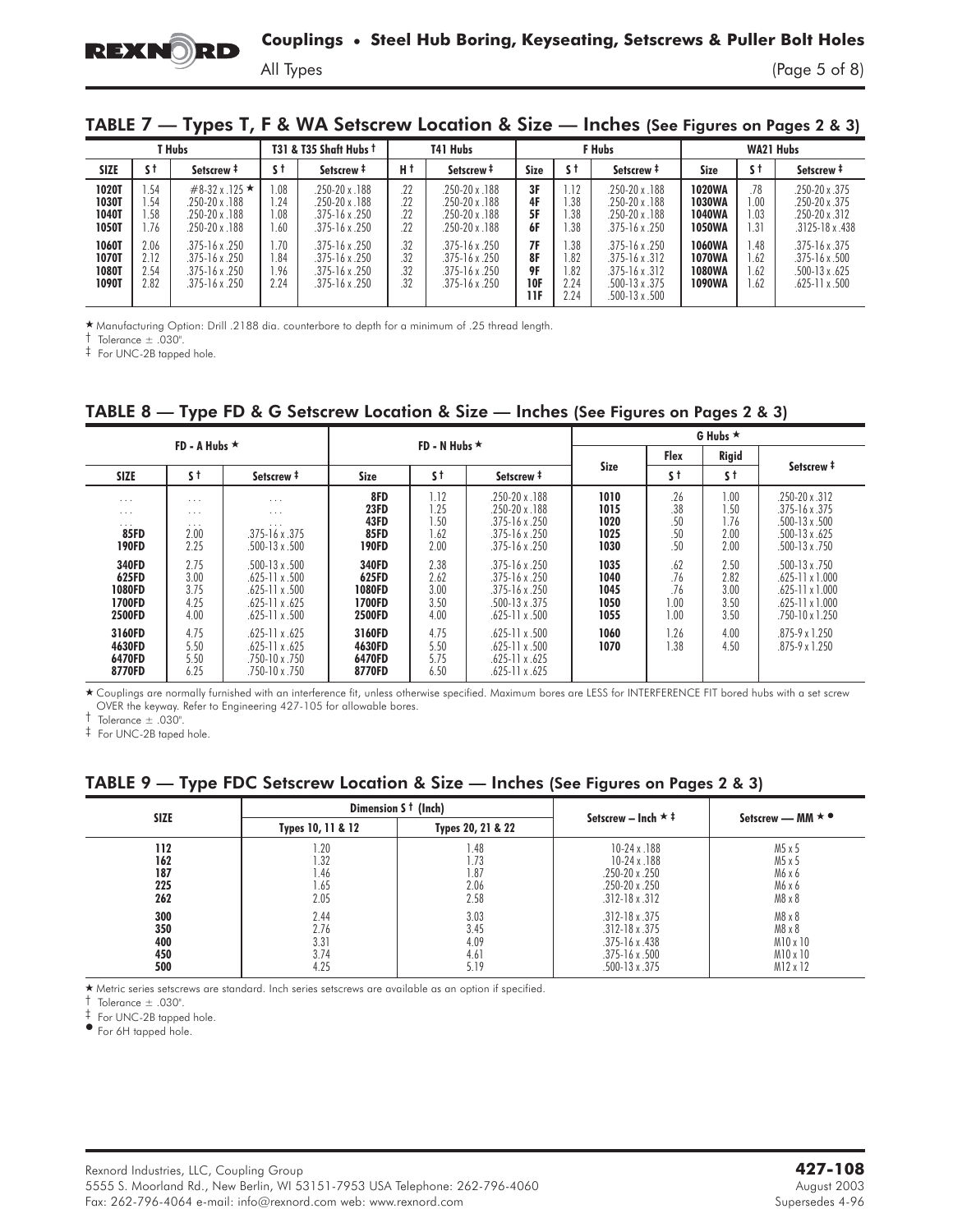(Page  $6$  of  $8$ )

| IABLE 10 —  | Type G Gear Coupling Puller<br><b>Bolt Holes - Inches</b> |                  |                         |  |  |  |  |  |  |  |
|-------------|-----------------------------------------------------------|------------------|-------------------------|--|--|--|--|--|--|--|
| <b>SIZE</b> | <b>B.C.</b>                                               |                  |                         |  |  |  |  |  |  |  |
|             | <b>Flex Hub</b>                                           | <b>Rigid Hub</b> | Tap Size - UNC          |  |  |  |  |  |  |  |
| 1010G t     | 2.060                                                     | 2.625            | $.375 - 16 \times .50$  |  |  |  |  |  |  |  |
| 1015G t     | 2.750                                                     | 3.375            | $.375 - 16 \times .50$  |  |  |  |  |  |  |  |
| 1020G       | 3.500                                                     | 4.250            | $.375 - 16 \times .50$  |  |  |  |  |  |  |  |
| 1025G       | 4.440                                                     | 5.240            | $.375 - 16 \times .50$  |  |  |  |  |  |  |  |
| 1030G       | 5.060                                                     | 6.160            | $.375 - 16 \times .50$  |  |  |  |  |  |  |  |
| 1035G       | 6.000                                                     | 7.180            | $.500 - 13 \times .62$  |  |  |  |  |  |  |  |
| 1040G       | 7.125                                                     | 8.260            | $.625 - 11 \times .76$  |  |  |  |  |  |  |  |
| 1045G       | 7.875                                                     | 9.180            | .625-11 x.76            |  |  |  |  |  |  |  |
| 1050G       | 8.500                                                     | 10.200           | 750-10 x 88             |  |  |  |  |  |  |  |
| 1055G       | 9.375                                                     | 11.200           | $.750 - 10 \times 88$   |  |  |  |  |  |  |  |
| 1060G       | 10.375                                                    | 12.460           | $.750 - 10 \times 88$   |  |  |  |  |  |  |  |
| 1070G       | 12.250                                                    | 14.500           | $1.000 - 8 \times 1.18$ |  |  |  |  |  |  |  |
| 1080/2080G  | 12.500                                                    | 15.438           | $1.000 - 8 \times 1.18$ |  |  |  |  |  |  |  |
| 1090/2090G  | 14.000                                                    | 17.250           | $1.250 - 7 \times 1.50$ |  |  |  |  |  |  |  |
| 1100/2100G  | 15.500                                                    | 18.750           | $1.500 - 6 \times 1.75$ |  |  |  |  |  |  |  |
| 1110/2110G  | 17.500                                                    | 20.500           | $1.500 - 6 \times 1.75$ |  |  |  |  |  |  |  |
| 1120/2120G  | 19.500                                                    | 22.625           | 1.500-6 $\times$ 1.75   |  |  |  |  |  |  |  |
| 1130/2130G  | 21.000                                                    | 24.688           | $1.500 - 6 \times 1.75$ |  |  |  |  |  |  |  |
| 1140/2140G  | 23.000                                                    | 26.188           | $1.500 - 6 \times 1.75$ |  |  |  |  |  |  |  |
| 1150/2150G  | 25.000                                                    | 28.312           | $1.500 - 6 \times 1.75$ |  |  |  |  |  |  |  |
| 1160/2160G  | 27.000                                                    | 29.875           | $1.500 - 6 \times 1.75$ |  |  |  |  |  |  |  |
| 1180/2180G  | 30.500                                                    | 33.875           | $1.500 - 6 \times 1.75$ |  |  |  |  |  |  |  |
| 1200/2200G  | 34.000                                                    | 37.375           | 2.000-4.5 x 2.38        |  |  |  |  |  |  |  |
| 1220/2220G  | 37.500                                                    | 41.875           | 2.000-4.5 x 2.38        |  |  |  |  |  |  |  |

# TABLE 10 — Type G Gear Coupling Puller

# TABLE 11 — Type T Steelflex Coupling Puller Bolt Holes — Inches

REXR

|                                           |                                                | T-Hub                                                                                                                               |                                  | <b>Shaft Hub</b>                                                                   |
|-------------------------------------------|------------------------------------------------|-------------------------------------------------------------------------------------------------------------------------------------|----------------------------------|------------------------------------------------------------------------------------|
| <b>SIZE</b>                               | <b>B.C.</b>                                    | Tap Size - UNC                                                                                                                      | B.C. $\star$                     | Tap Size - UNC                                                                     |
| 1020T<br><b>1030T</b><br>1040T<br>1050T   | 1.531<br>1.875<br>2.125<br>2.500               | $# 6-32 \times 38$<br>$# 6 - 32 \times 38$<br>$\#$ 10-24 x 38<br>$\#$ 10-24 x 38                                                    | 2.812<br>3.125<br>3.875<br>4.250 | $375-16x$ †<br>$.375 - 16x$ †<br>$.375 - 16x$ †<br>$.375 - 16x$ †                  |
| 1060T<br>1070T<br><b>1080T</b><br>1090T   | 2.875<br>3.312<br>3.937<br>4.562               | $.250 - 20x.38$<br>.250-20 x .38<br>$.250 - 20x.38$<br>$.3125 - 18x.44$                                                             | 4.938<br>5.250<br>4.062<br>4.625 | $.375 - 16x$ †<br>$.375 - 16x$ †<br>$.375 - 16x.50$<br>$.375 - 16x.50$             |
| 1100T<br>1110T<br>1120T<br>1130T          | 5.250<br>5.875<br>6.625<br>7.750               | $.375 - 16x.50$<br>$4375 - 14 \times 62$<br>$.4375 - 14x.62$<br>$.625 - 11 \times .82$                                              | 5.750<br>6562<br>7.500<br>8.188  | $.625 - 11 \times .82$<br>$625-11 \times 82$<br>$.750 - 10x.94$<br>$.750 - 10x.94$ |
| 1140T<br>1150T<br>1160T<br>1170T          | 9.125<br>10.375<br>11.750<br>13.250            | $.625 - 11 \times .82$<br>$.750 - 10x.94$<br>$.875 - 9 \times 1.06$<br>$1.125 - 7 \times 1.25$                                      | 9.250                            | 750-10 x 94                                                                        |
| 1180T<br>1190T<br>1200T<br>1210T          | 14.875<br>16.250<br>17.937<br>19.562           | $1.250 - 7 \times 1.50$<br>$1.500 - 6 \times 1.75$<br>$1.500 - 6 \times 1.75$<br>$1.500 - 6 \times 1.75$                            |                                  |                                                                                    |
| 1220T<br>1230T<br>1240T<br>1250T<br>1260T | 21.312<br>23.062<br>24.938<br>27.188<br>29.500 | $1.500 - 6 \times 1.75$<br>$1.500 - 6 \times 1.75$<br>$1.500 - 6 \times 1.75$<br>$1.500 - 6 \times 1.75$<br>$1.500 - 6 \times 1.75$ |                                  |                                                                                    |

- Locate puller bolt holes 90° from keyway except as noted by Footnote (†) † Drill and tap thru flange between existing holes. Relation to keyway may vary freely.

# $\frac{1}{1}$  Size 1010G Max Bore:<br>Flex Hub = 1.500 Size 1010G Max Bore: Size 1015G Max Bore:<br>Flex Hub = 1.500 Flex Hub = 2.125<br>Rigid Hub = 2.000 Rigid Hub = 2.750



**1240/2240G** 41.000 44.375 2.000-4.5 x 2.38<br>**1260/2260G** 45.000 ... 2.000-4.5 x 2.38 **1260/2260G** 45.000 ... 2.000-4.5 x 2.38 **1280/2280G** 49.000 ... 2.000-4.5 x 2.38 **1300/2300G** 53.000 ... 2.000-4.5 x 2.38

# Rigid Hub = 2.000 Rigid Hub = 2.750 **TABLE 12 — Type WA Torus® Coupling** Puller Bolt Holes — Inches

| <b>SIZE</b>   |             | No. 1 and No. 6 Hubs    |
|---------------|-------------|-------------------------|
|               | <b>B.C.</b> | Tap Size – UNC          |
| 1020WA        | 2.750       | $.3125 - 18x.44$        |
| 1030WA        | 3.000       | $3125 - 18 \times 50$   |
| 1040WA        | 3.625       | $.375 - 16x.62$         |
| 1050WA        | 4.125       | $.375 - 16 \times .62$  |
| 1060WA        | 4.875       | $.375 - 16 \times .62$  |
| <b>1070WA</b> | 5 2 5 0     | $375 - 16x62$           |
| 1080WA        | 6.000       | $.500 - 13 \times .88$  |
| 1090WA        | 7.250       | $.500 - 13 \times .88$  |
| 1100WA        | 8.875       | $.500 - 13 \times .88$  |
| 1110WA        | 8.875       | $.500 - 13 \times 1.00$ |
| 1120WA        | 8.750       | $.625 - 11 \times 1.12$ |
| 1130WA        | 9.000       | $.750 - 10 \times 1.25$ |
| 1140WA        | 8.875       | $.750 - 10 \times 1.30$ |
| <b>1150WA</b> | 9.375       | $.875 - 9 \times 1.50$  |
| 1160WA        | 9.875       | $.875 - 9 \times 1.50$  |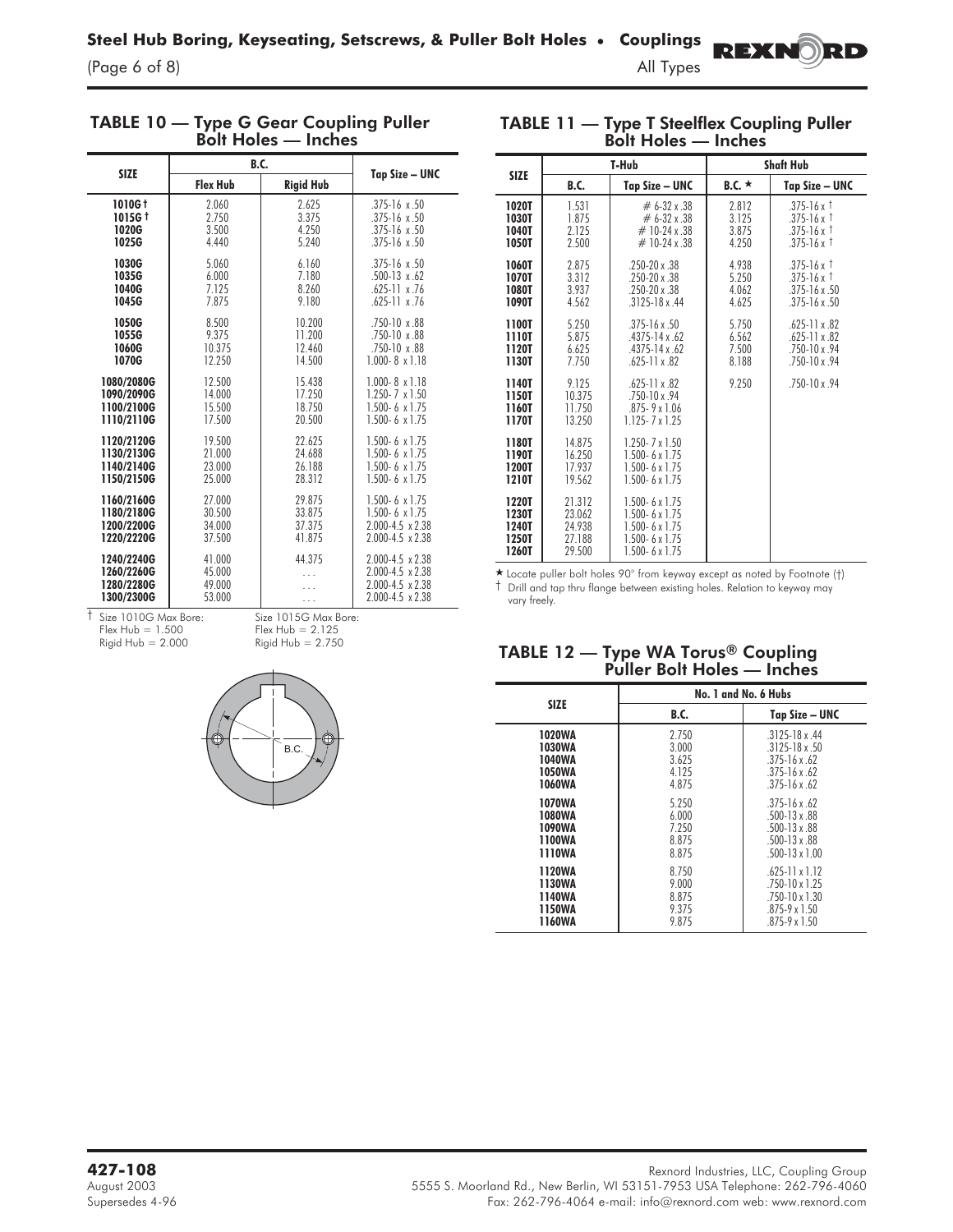

All Types (Page 7 of 8)

| <b>TABLE 13 - Type A Airflex Coupling Puller</b> |                            |  |  |
|--------------------------------------------------|----------------------------|--|--|
|                                                  | <b>Bolt Holes - Inches</b> |  |  |

|             | <b>Standard Hub</b> |                         |
|-------------|---------------------|-------------------------|
| <b>SIZE</b> | <b>B.C.</b>         | Tap Size – UNC          |
| 15A         | 3.000               | $.312 - 18x.50$         |
| 16A         | 3.188               | $.375 - 16 \times .62$  |
| 18A         | 3.625               | $.375 - 16 \times .62$  |
| 21A         | 4.375               | $.500 - 13 \times .75$  |
| 24A         | 5.250               | $.500 - 13 \times .75$  |
| 28A         | 6.500               | $.750 - 10 \times 1.12$ |
| 33A         | 7.375               | $.750 - 10 \times 1.12$ |
| 39A         | 9.125               | $1.000 - 8 \times 1.50$ |
| 46A         | 10.500              | $1.000 - 8 \times 1.50$ |
| 53A         | 11.750              | $1.000 - 8 \times 1.50$ |
| 62A         | 13.500              | $1.000 - 8 \times 1.50$ |
| 72A         | 15.500              | $1.000 - 8 \times 1.50$ |
| 85A         | 17.000              | $1.000 - 8 \times 1.50$ |

# TABLE 14 — Type F Steelflex® Coupling Puller Bolt Holes — Inches

| <b>SIZE</b><br>3F<br>4F<br>5F<br>6F<br>7F<br>8F<br>9F<br><b>10F</b><br>11F<br>12F<br>13F<br>14F<br><b>15F</b> | F-Hub                                     |                                                                                                                              |  |  |  |  |
|---------------------------------------------------------------------------------------------------------------|-------------------------------------------|------------------------------------------------------------------------------------------------------------------------------|--|--|--|--|
|                                                                                                               | <b>B.C.</b>                               | Tap Size – UNC                                                                                                               |  |  |  |  |
|                                                                                                               | 1.312<br>1.562<br>1.812<br>2.312          | $.250 - 20 \times .38$<br>$.250 - 20 \times .38$<br>$.312 - 18 \times .50$<br>$.312 - 18 \times .50$                         |  |  |  |  |
|                                                                                                               | 2.625<br>3.250<br>3.500<br>4.062<br>4.437 | $.375 - 16 \times .62$<br>$.375 - 16 \times 62$<br>$.375 - 16 \times 62$<br>$.500 - 13 \times .75$<br>$.500 - 13 \times .75$ |  |  |  |  |
|                                                                                                               | 4.750<br>5.250<br>5.750<br>6.250          | $.625 - 11 \times 1.00$<br>$.625 - 11 \times 1.00$<br>$.750 - 10 \times 1.12$<br>$.750 - 10 \times 1.12$                     |  |  |  |  |
| 16F<br>17F<br>18F<br><b>190F</b>                                                                              | 7.125<br>8.000<br>9.000<br>9.750          | $.750 - 10 \times 1.12$<br>$.875 - 9 \times 1.38$<br>$.875 - 9 \times 1.38$<br>$1.000 - 8 \times 1.50$                       |  |  |  |  |



#### TABLE 15 — Type FD Freedom $^\circledR$  Disc Coupling Puller Bolt Holes — Inches

| <b>SIZE</b>  |                                | A-Hub                  | N-Hub        |                           |  |  |
|--------------|--------------------------------|------------------------|--------------|---------------------------|--|--|
|              | $B.C. \star$<br>Tap Size - UNC |                        | B.C. $\star$ | Tap Size – UNC            |  |  |
| <b>8FD04</b> | .                              | .                      | 2.440        | $.375 - 16x$ <sup>†</sup> |  |  |
| 23FD04       | .                              | .                      | 3.120        | $.375 - 16x$              |  |  |
| 43FD04       | .                              | .                      | 3.750        | $.375 - 16x$              |  |  |
| 85FD06       | 3.940                          | $.375 - 16x.75$        | 3.810        | $.375 - 16x$ †            |  |  |
| 190FD06      | 4.500                          | $.375 - 16 \times .75$ | 4.090        | $.375 - 16x$ <sup>†</sup> |  |  |
| 340FD06      | 5.310                          | $.375 - 16x.75$        | 4.750        | $.375 - 16x$ <sup>†</sup> |  |  |
| 625FD06      | 6.000                          | $.500 - 13 \times 1.0$ | 5.000        | $.375 - 16x$ †            |  |  |
| 1080FD06     | 7.000                          | $.500 - 13 \times 1.0$ | 6.000        | $.375 - 16x$              |  |  |
| 1700FD06     | 8.250                          | $625-11 \times 12$     | 5.500        | $.375 - 16 \times .75$    |  |  |
| 2500FD08     | 7.250                          | $.500 - 13 \times 1.0$ | 6.600        | $.375 - 16 \times .75$    |  |  |
| 3160FD08     | 8.600                          | $.625 - 11 \times 1.2$ | 7.400        | $.500 - 13 \times 1.0$    |  |  |
| 4630FD08     | 9.750                          | $.625 - 11 \times 1.2$ | 8.200        | $.625 - 11 \times 1.2$    |  |  |
| 6470FD08     | 10.750                         | $.750 - 10 \times 1.5$ | 8.800        | $.625 - 11 \times 1.2$    |  |  |
| 8770FD08     | 11.750                         | $.750 - 10 \times 1.5$ | 9.600        | $.625 - 11 \times 1.2$    |  |  |

- Locate puller bolt holes 90° from keyway except as noted by a (†.)

† Drill and tap thru flange between existing holes.

#### TABLE 16 — Type FDC Freedom Disc Coupling Puller Bolt Holes – **Inches**

|                                                                            |                                           | <b>Falk Preferred (Std)</b>                 |                                                                                                                                  | For API 610 (.375 Dia Min)                |                                           |                                                                                                                         |  |
|----------------------------------------------------------------------------|-------------------------------------------|---------------------------------------------|----------------------------------------------------------------------------------------------------------------------------------|-------------------------------------------|-------------------------------------------|-------------------------------------------------------------------------------------------------------------------------|--|
| <b>SIZE</b>                                                                | Max<br><b>Bore</b>                        | <b>BC</b> Dia                               | Tap Size -<br><b>UNC</b>                                                                                                         | Max<br><b>Bore</b>                        | <b>BC</b> Dia                             | Tap Size —<br><b>UNC</b>                                                                                                |  |
| 112FDC<br><b>162FDC</b><br><b>187FDC</b><br><b>225FDC</b><br><b>262FDC</b> | .750<br>1.375<br>1625<br>2.125<br>2.500   | 1.160<br>1.840<br>2 1 9 0<br>2.690<br>3.160 | $.250 - 20x.50$<br>$.250 - 20x.50$<br>$.312 - 18 \times .62$<br>$.312 - 18 \times .62$<br>$.375 - 16 \times .75$                 | 1.000<br>1375<br>1.875<br>2.500           | 1.660<br>2.060<br>2.560<br>3.160          | $.375 - 16 \times 75$<br>$.375 - 16 \times 75$<br>$.375 - 16 \times 75$<br>$.375 - 16 \times 75$                        |  |
| 300FDC<br>350FDC<br>400FDC<br>450FDC<br><b>500FDC</b>                      | 3.000<br>3.750<br>4.250<br>4.625<br>5.250 | 3.690<br>4.380<br>5.000<br>5.500<br>6.090   | $.375 - 16 \times .75$<br>$.375 - 16 \times .75$<br>$.437 - 14 \times .88$<br>$.500 - 13 \times 1.00$<br>$.500 - 13 \times 1.00$ | 3.000<br>3.750<br>4.250<br>4.625<br>5.250 | 3.690<br>4.380<br>5.000<br>5.500<br>6.090 | $.375 - 16 \times 75$<br>$.375 - 16 \times 75$<br>$.437 - 14x.88$<br>$.500 - 13 \times 1.00$<br>$.500 - 13 \times 1.00$ |  |